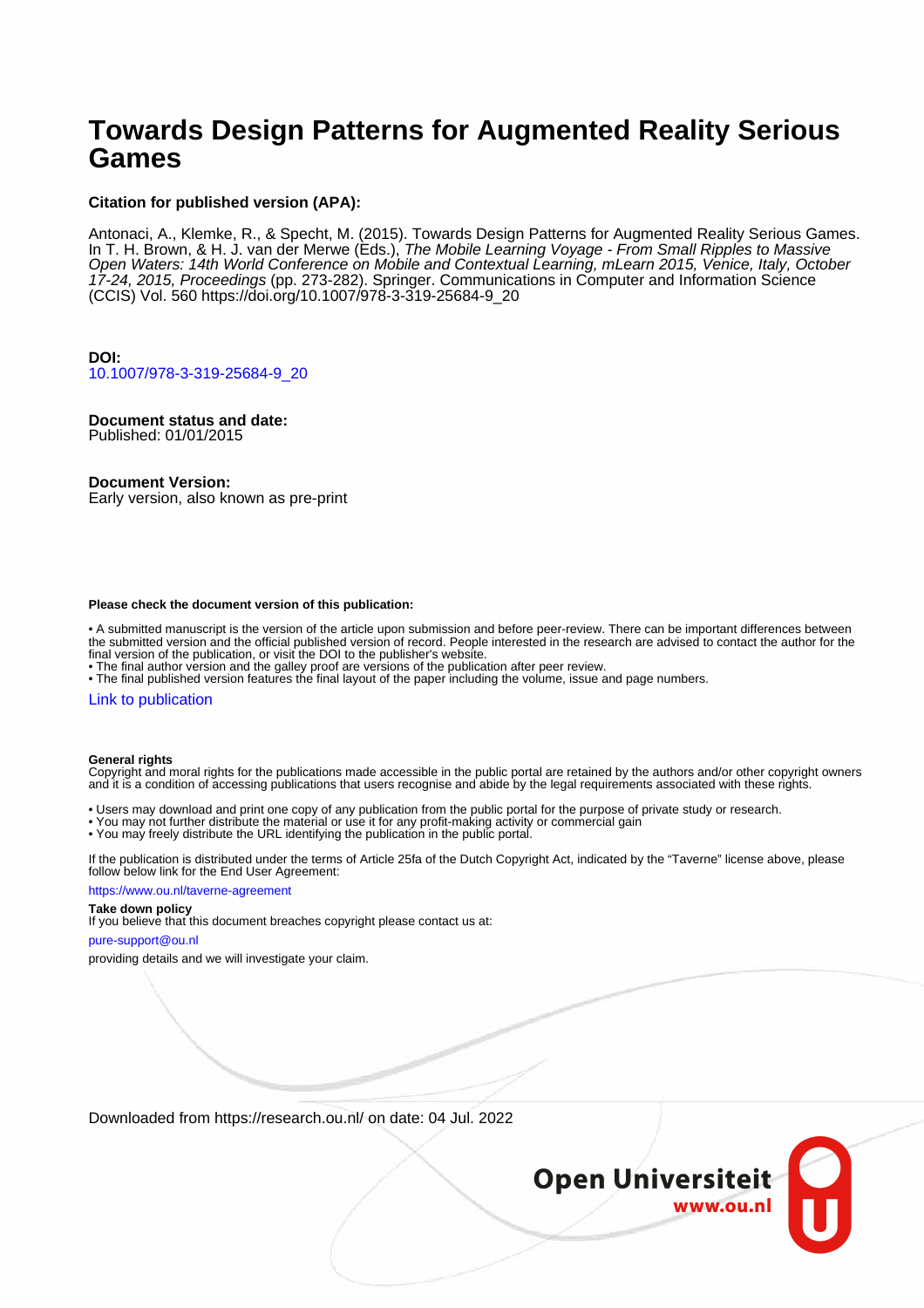# PRE- PRINTED COPY

Antonaci, A., Klemke, R., & Specht, M. (2015). Towards Design Patterns for Augmented Reality Serious Games. In *The Mobile Learning Voyage-From Small Ripples to Massive Open Waters* (pp. 273-282). Springer International Publishing.

# **Towards Design Patterns for Augmented Reality Serious Games**

Alessandra Antonaci<sup>1</sup>, Roland Klemke<sup>2</sup>, Marcus Specht<sup>2</sup>

1Institute of Educational Technology (ITD) of the Italian National Research Council (CNR) Via De Marini, 6 16149 Genoa (GE), Italy

2Welten Institute – Research Centre for Learning, Teaching and Technology, Open University of the

Netherlands, P.O. Box 2960, 6401 DL Heerlen, The Netherlands

*Antonaci@itd.cnr.it, Roland.Klemke@ou.nl, Marcus.Specht@ou.nl*

**Abstract.** For professional workers today, keeping up with knowledge and the continuous technology progress is challenging. Increased innovation speed and dynamic work situations shorten preparation times for new tasks significantly. Traditional professional training approaches preparing employees for new tasks are becoming inappropriate. Thus new educational means are needed. These would help employees get acquainted with new situations faster and more efficiently.

According to learning theories such as action learning and situated learning, which embed the learning process in the application context and challenge the learner to be actively involved help to improve the learning process. These theories are the basis for mobile learning and serious games. From research in Serious Games we know that games have the potential to actively involve learners and to immerse them in a learning situation and increase their engagement.

With Augmented Reality (AR) and wearable devices a new generation of tools and applications becomes available, which inherently are mobile, contextualized and personalized. First successful application scenarios show the potential of these new technologies for education and training.

While the application of game-design patterns to learning processes help to systematically design learning games supporting specific learning outcomes, an empirically tested, systematic approach towards the design of AR-based learning solutions is still missing.

Based on the state of the art in AR research and in applying design patterns for serious games, we consequently propose a research methodology to apply game design patterns to augmented reality-based learning games for the training of professionals in dynamic situations.

**Keywords:** augmented reality, mobile serious games, game-design patterns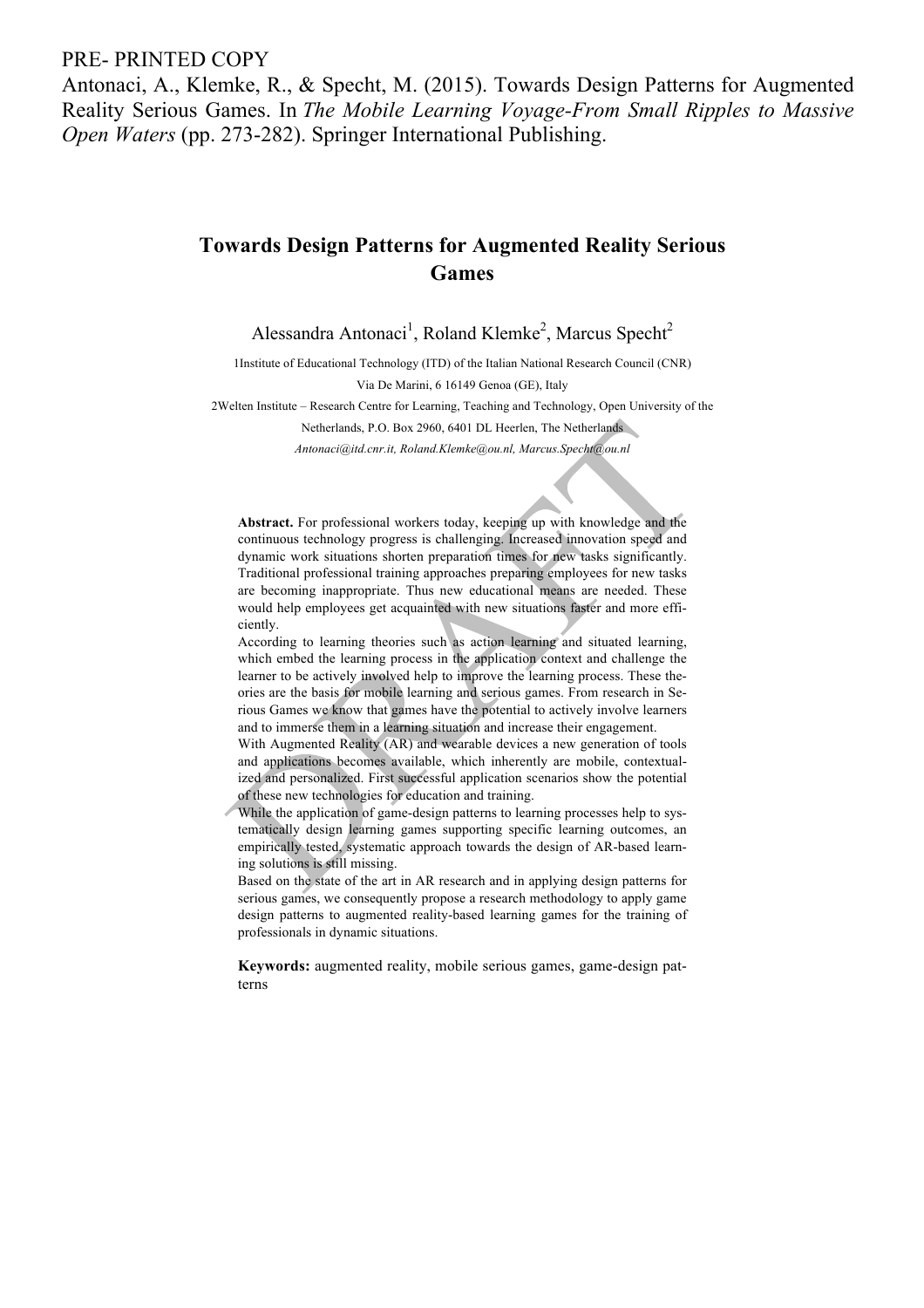# **1 Introduction**

We live in a complex society where technology and knowledge are changing at a very fast rate (Aleandri & Refrigeri, 2013). In today's 'high performance organizations', workers must be prepared for continuous growth and development on-the-job (ERIC Digest).

"In such fast-moving working contexts, skills and competences rapidly become out-dated and need to be continuously implemented and empowered as a strategic factor for global competitiveness. Traditional models of learning both inside and outside of the workplace have become unable to explain the complexity of such a process" (Manuti *et al*. 2015)

In this context, learning plays an important role "in individual career development and organizational success". To better underline how important learning is in the workplace, Sambrook (2005) described the concept of *workplace learning.* His work is very connected with Eruat (2000) and gives an important contribution to the clarification of its meaning by distinguishing between different types of context where the learning process takes place:

- Learning *at* work: associated with planned training and education courses;
- Learning *in* work: correlated with the more informal processes implied in these activities, such as discussing, observing, asking questions, solving problems;
- Learning *outside* work: connected with the idea that some forms of learning could also occur outside the boundaries of the work setting.

Besides, these distinctions foster an easier parallelism with the formal, informal and non-formal learning definition retrieved from the educational/instructional field. This is why "in all or nearly all situations where learning takes place, elements of both formal and informal learning are present" (Manuti *et al.* 2015).

This concept is in line with the following learning theories: action learning theory, based on the idea that learning requires action in a *context* (formal or informal) and reciprocally action requires learning (Lewis & Williams, 1994). Furthermore the situated learning theory is based on the premise that knowledge is not independent, but fundamentally situated; a product of the activity, *context* (either formal or informal), and culture within which it is developed (Brown, 1998). Last but not least*,* according to the mobile learning theory, learning cannot be separated from everyday activities: it is integrated with non-learning tasks such as shopping or entertainment; it is organized into projects that are interleaved with everyday activities. Therefore "learning needs emerge when a person strives to overcome a problem or breakdown in everyday activity" (Sharples *et al.* 2005).

These theories are also the fundament for game-based learning (Wu et al, 2012), where systematic approaches towards the design of applications have already been explored with respect to delivering / providing the needed skills (Johnson et al., 2011), the motivational potential (Carstens & Beck, 2010; Douch, & Savill-Smith, 2010) as well as their ability to address various target groups in the most effective way (Unterfauner *et al*. 2010; Liao *et al*. 2011).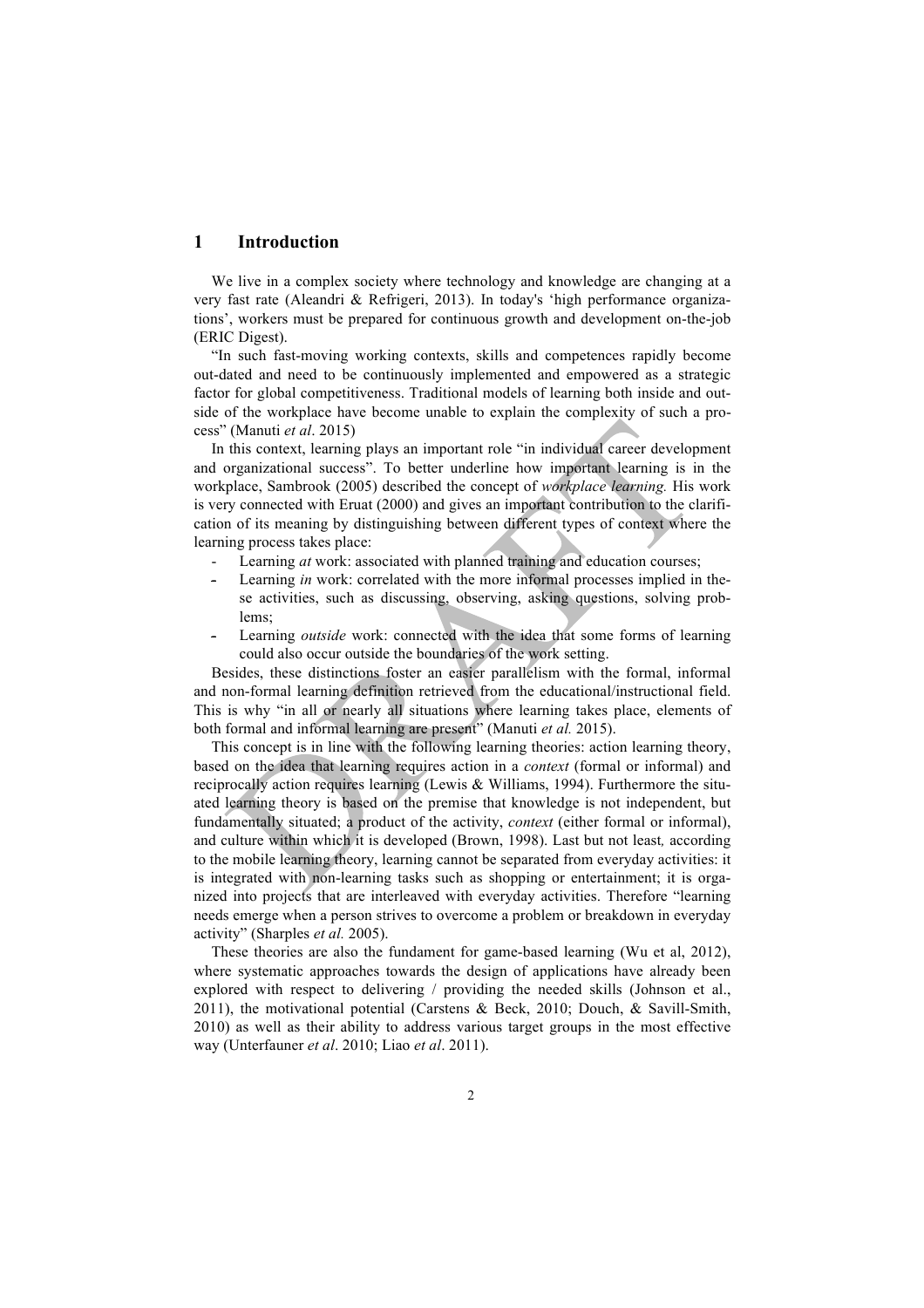In the remainder of this paper we discuss Game Design Patterns (GDP) for serious games, the characteristics of Augmented Reality (AR) and propose a new research idea focused on transferring the pattern-based approach onto designing AR Serious Games.

# **2 Serious Games and Game-design Patterns**

The Mobile Learning NETwork's (MoLeNET) review on learning game technologies suggests that mobile learning games provide potential for learning and teaching in terms of "assessment", "learner performance and skills development" or "social and emotional well-being" (Douch *et al.* 2010).

Still, the use of (mobile) serious games, as compared to the continuous boost in the games' market (GlobalCollect, 2013; PWC, 2010; National Gaming Survey, 2009) is limited (Arnab *et al.* 2012). Reasons for this are partly due to:

- The high technical demands required to design games or simulations (Goosen *et al.* 2001); game development is complex and thus hard to realise within the educational budgets (Westera *et al.* 2008).
- The difficulty to organise/customise Serious Games in a way that they fit into the educational process (Klopfer *et al.* 2009). Games are often designed for a specific purpose (and not customisable) or they require specialised customisation skills (which can hardly be done by a teacher/educator, who is usually not a game designer or developer).

In the Serious Games research field, an approach to help simplifying the design process for Serious Games is through applying a pattern-based approach as known from the branch of the entertainment games (Björk & Holopainen, 2004) and combining it with educational objectives (Kelle *et al*. 2011). While this approach has also successfully been applied to mobile learning games (Schmitz, 2014), little is known on how to systematically apply game-design patterns to augmented reality.

We agree with Schmitz (2014), claiming that "Generally, mapping learning outcomes, patterns and context information may lead to a better understanding of AR and pervasive games for learning and feasible results, which are suitable as a base for design guidelines that define (a) patterns, which support the achievement of a desired learning outcome and (b) ways of applying them".

In the recent literature, we found some work by Wetzel (2013), "*Design Patterns supporting the Development of Mobile Mixed Reality Games"*, who used the patternbased approach to design a game in AR/ mixed reality, but without providing any evaluation or evidence that indicates the connection between the game patterns used and their learning efficacy.

Considering the potential of AR for learning, which will be highlighted in the next paragraph, we consequently propose a research methodology that applies GDP to augmented reality-based learning games for the training of professionals in dynamic situations.

With our idea we propose to move two steps further from Wetzel's (2013) work by performing: (1) an evaluation of the patterns which are suitable for an AR Serious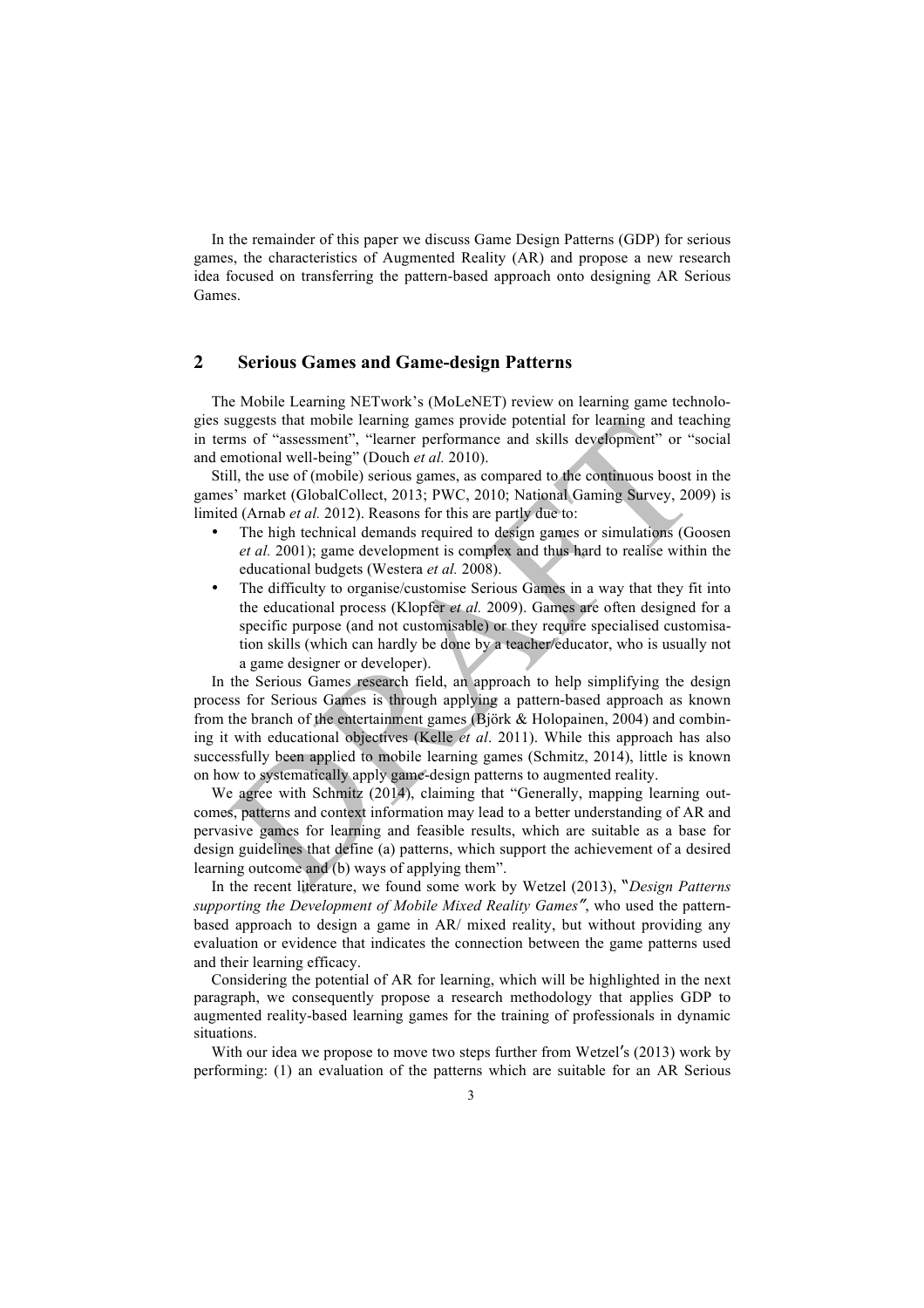Games and (2) to study those patterns and understand the types of learning they are able to improve or stimulate in the users.

At this point clarification about the terms used is needed. What do we mean with game-pattern, what is it? Is it a game mechanic, an algorithm, or a concept more connected with pedagogy?

Computer game designers frequently use the term "game mechanic" both in the context of board games and that of technical programming (Lundgren  $\&$  Björk, 2003; Ott *et al*. 2014).

Lundgren and Björk (2003) outline game mechanics as "any part of the rule system of a game that covers one, and only one, possible kind of interaction that takes place during the game, be it general or specific (…) mechanics are regarded as a way to summarize game rules". Cook's (2006) claims: "game mechanics are rule based system/simulations that facilitate and encourage a user to explore and learn the properties of their possibility space through the use of feedback mechanisms". "A typical mechanic is "roll and move" that simply states that the dice are rolled and that something else is moved depending on the outcome of the dice roll. The mechanic does not state how and why something should be moved; this is determined in the rules for the particular game" (Lundgren & Björk, 2003).

According to Björk & Holopainen (2003), however, we can look at patterns as a mean to support creative designing. Patterns are semiformal interdependent descriptions of commonly recurring parts of the design of a game that concern gameplay (McGee, 2007). Through them it is possible to describe how the components and the individual aspects of the game interact to create a gameplay experience.

The origin of the concept of "design patterns" hails from the field of architecture and in particular was coined by Christopher Alexander (McGee, 2007). The Design Pattern is a method of codifying design knowledge in separate but interrelated parts and has been used to describe game elements related to interaction. "The pattern approach has increasingly been applied to other areas such as the domain of educational science by way of pedagogical patterns (Kohls & Wedekind, 2011), for example, or to the design of digital games" (Schmitz, 2014).

The GDP approach, indeed, has been successfully used in Serious Games (Kelle, *et al*. 2011) and Mobile Games (Schmitz, 2014) and in the literature examples of "Design Patterns supporting the Development of Mobile Mixed Reality Games" (Wetzel, 2013) are already available.

Furthermore already in research the effects of AR solutions have been analysed, as will be shown in the next paragraph.

The purpose of this article is to highlight that AR Serious Games can be effective tools for training but need to be understood also how an AR game should be designed to be effective for learning.

# **3 Augmented Reality**

In accordance with Bower *et al.* (2014) we believe that AR is "poised to profoundly transform education as we know it". Considering the widespread availability of the Internet, and the level of diffusion of mobile, smart and wearable devices, it is evident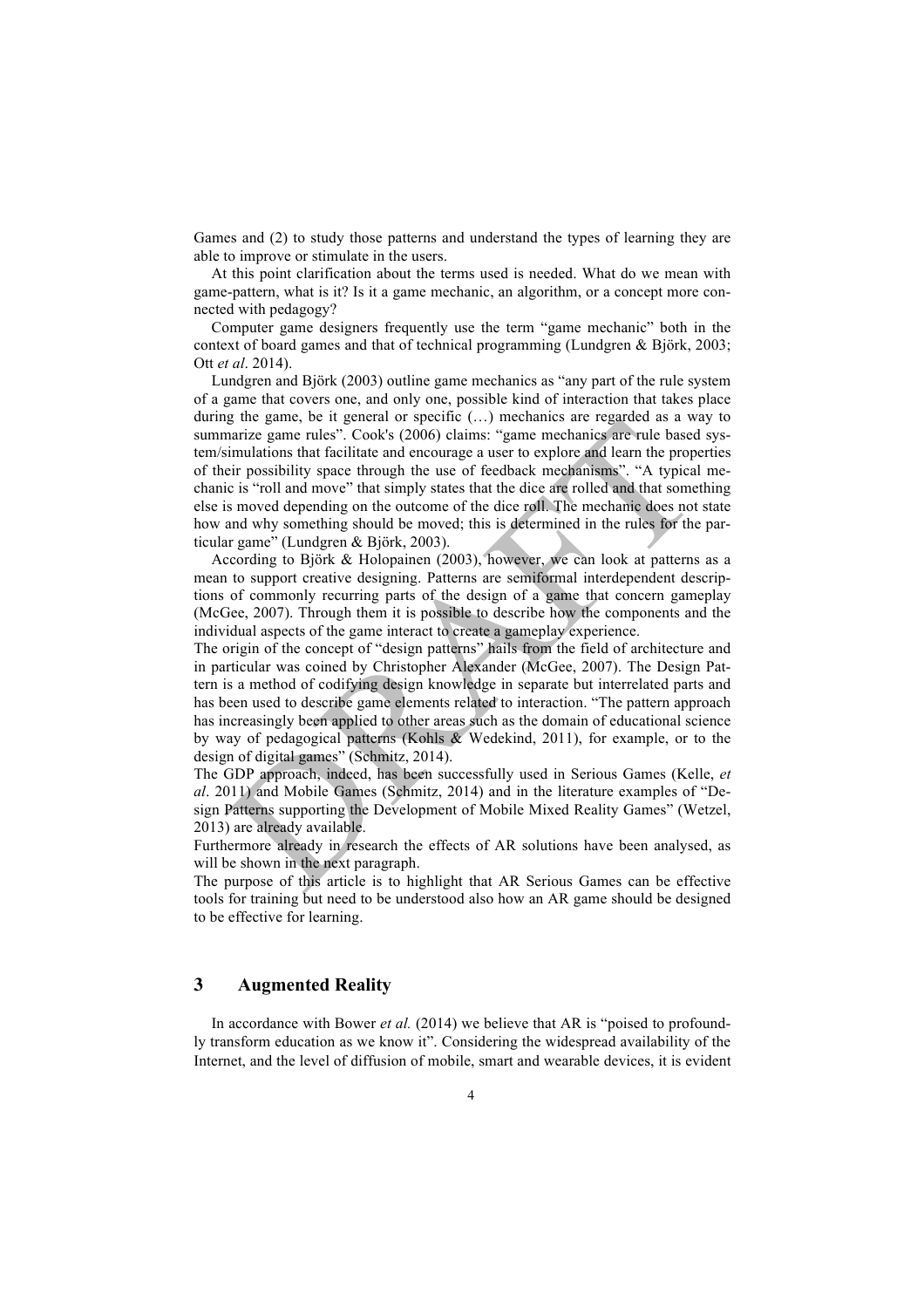that technology is already part of our daily life. It is expected, that approaches towards AR will become a major trend in education and training once wearable glasses/devices and other display technologies become widely accessible to end-users (Freina & Ott, 2015).

AR can be considered as "a system that enhances a person's primary senses (vision, aural and tactile) with virtual or naturally invisible information made visible by digital means" (Specht, *et al.* 2011).

Thanks to a wide range of mobile devices, "AR is set to become a ubiquitous commodity for leisure and mobile learning. With this ubiquitous availability, mobile AR allows us to devise and design innovative learning scenarios in real world settings. This carries much promise for enhanced learning experiences in situated learning" (Specht *et al.* 2011).

The basic equipment/hardware needed for an AR system includes:

- Video camera to capture live images;
- Ample storage space for virtual objects;
- Powerful processor to either compose virtual and real objects or display a 3Dsimulated environment in real time;
- An interface that allows the user to interact with both real and virtual objects (Bower *et al*. 2014) and
- Sensor infrastructure capable of identifying position, direction, movement (such as geo-localization system and head - or other part of the body - tracking movement sensor).

Due to its potential and the availability of the equipment needed for an AR system, it has been used in different contexts, such as medicine, military, entertainment, training, tourism, social networking, industrial applications, cultural heritage etc. Mobile AR has been used in different projects, a wide taxonomy of which is available in FitzGerald *et al.* (2013) work. Furthermore, the authors stress the educational potential of AR; they mention a series of studies that empirically indicate the efficiency of AR in

- Promoting engagement and motivation (Klopfer & Squire, 2008; Luckin & Stanton Fraser, 2011);
- Improving memorability, engagement (Luckin & Stanton Fraser, 2011) and motivation (Di Serio *et al.* 2012);
- Improving spatial skills (Martin-Gutierrez *et al.* 2011; Schmalstieg & Wagner, 2007);
- Supporting collaborative problem solving, (Cook 2010).

The use of AR in education has been profusely explored during the last decades, showing significant evidence of its benefits for learning (Muñoz-cristóbal, *et al.* 2014). It is now necessary to explain how and why this medium differs from others in the training context and what the advantages and disadvantages are for the learner, taking into consideration Radu's (2014) literature review: the author compared 26 academic papers and underlined the positive impact that AR experiences have had on learners, as compared to non-AR initiatives: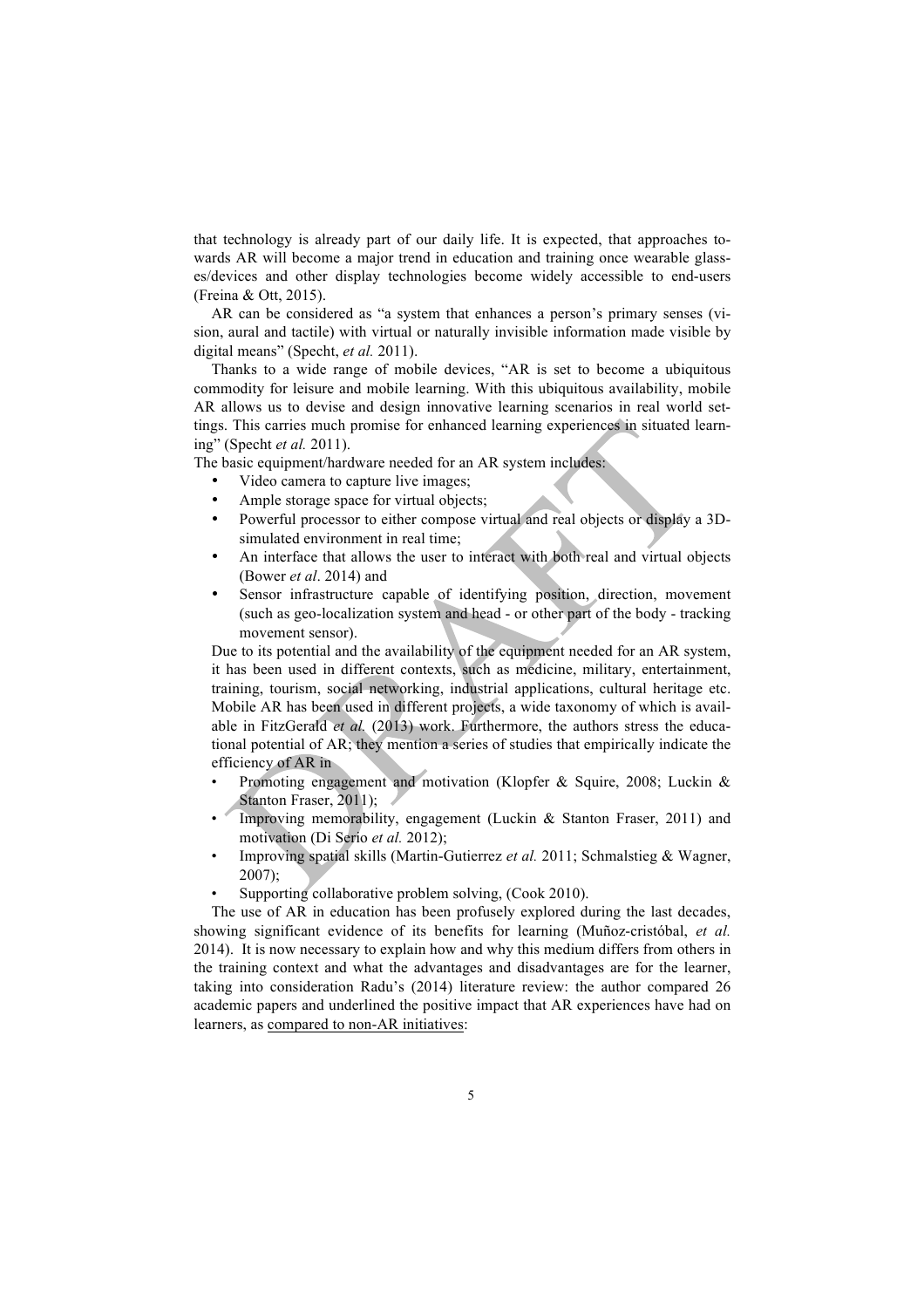- *Increased content understanding*: The studies examined by the author "generally indicate that students learn better when using AR than when using either printed media or using desktop software";
- *Long term memory retention:* Research indicates that "content learned through AR experiences is memorized better than through non-AR experience";
- *Improved physical task performance:* "Through an AR experience, maintenance tasks are performed with higher accuracy, and students are able to better transfer their learning to operate physical machinery";
- *Improved collaboration:* in the Morrison *et al.* (2009) study it is shown that the group who used AR to create a shared space, contrary to "the more individual experience of a student using a GPS mapping application";
- *Increased student motivation:* "user motivation remains significantly higher for AR systems (vs. the non-AR alternative) even when the AR experience is deemed more difficult to use than the non-AR alternative".

The added value that AR has compared with other delivery techniques/tools comprise:

- Multi-modal visualization of difficult theoretical concepts:
- Practical exploration of the theory through tangible examples;
- Natural interaction with multimedia representations of teaching material;
- Effective collaboration and discussion amongst the participants (Liarokapis & Anderson, 2010).

Starting from what has been highlighted until now, it is necessary to mention some disadvantages experienced by learners compared to non-AR systems, found in the literature and strictly connected with formal education, but relevant for our research idea:

*1. Attention tunneling;* in the studies reported by Radu (2014) it is shown that learners needed more attention than usual not only to live the experience but also to understand how to use the AR tool with the consequence of "ignoring important parts of the experience or feeling unable to properly perform team tasks";

*2. Usability difficulties; "*In several studies, users rate AR systems as more difficult to use than the physical or desktop-based alternatives";

*3. Learner differences:* people with high-achieving or cognitive disabilities have some problems; for example "low-ability readers did not learn from parts of the AR experience which presented textual content. This is not surprising, but it does reinforce the issue that educational tools must be well tailored to the capabilities of their audience".

Usability problems are also highlighted in Klemke *et al.* (2014), which also recognizes the potential of AR wearable devices in overtaking the attention tunneling problem by making the interaction and the user experience as much as natural, immersive and intuitive possible, avoiding also the need from the user to switch his/her attention between the task deployed in the augmented context and the device in his/her hand.

Bacca *et al.* (2014) performed a detailed systematic review of the state of the art in AR, analysing the field of education, the target group, the type of AR, the reported purposes, advantages, limitations, affordances and effectiveness of AR in educational settings. While a number of successful AR-cases can be found according to this re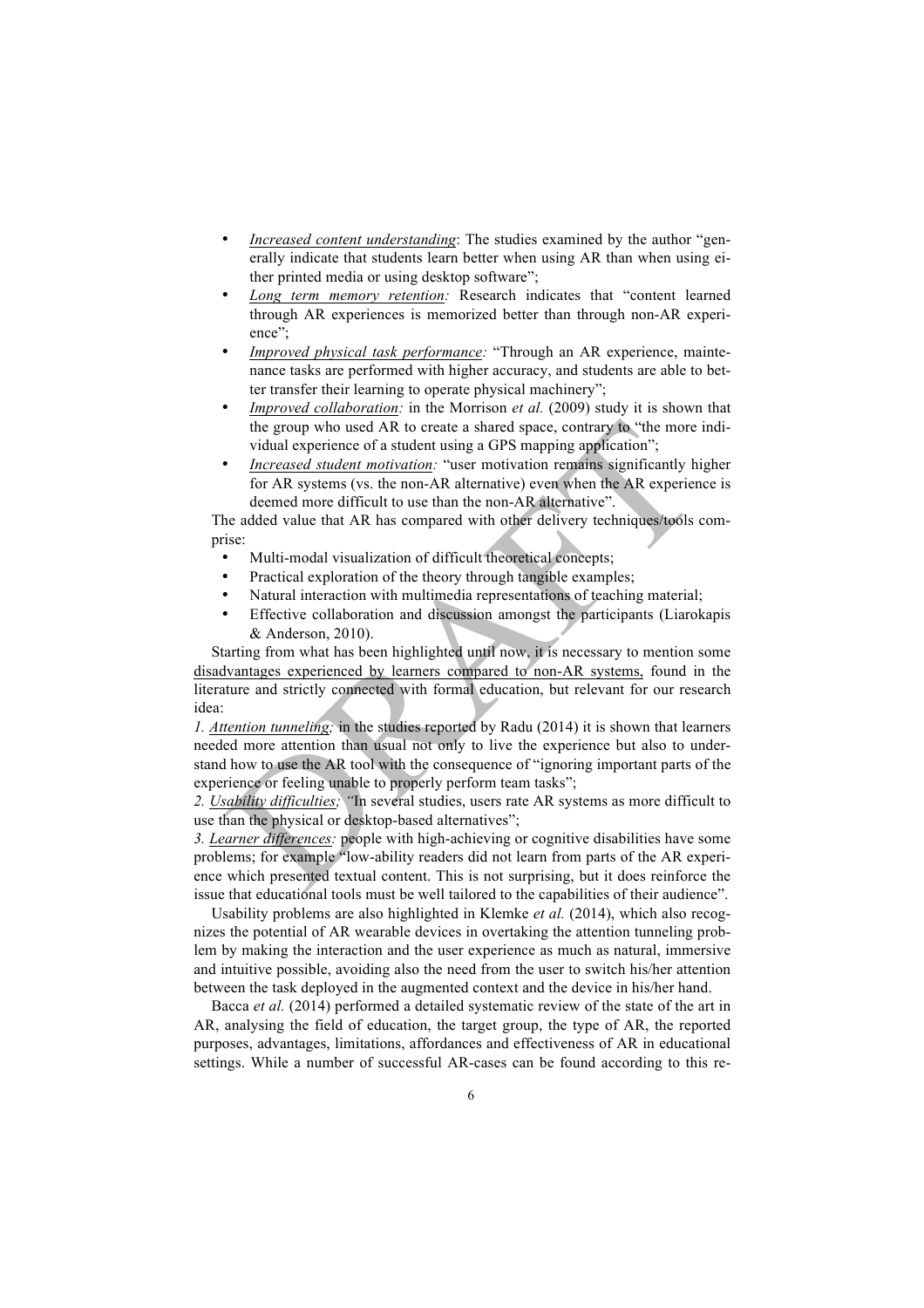view, only limited research has been devoted to analysing the combination of AR and Serious Games with respect to realizing professional training for adults (Furió *et al.* 2013). Especially, while systematic approaches towards the design of AR games are emerging (Wetzel, 2013), their underpinning with empirical research is still missing.

# **4 Conclusion: Applying Game-Design Patterns to Augmented Reality**

While TEL-based educational approaches in general and game-based learning specifically proved to be helpful for learning, we found that research is needed studying the potential of AR based mobile learning games for professional educational scenarios. Especially, empirical evidence about how to design learning games using AR is missing.

Consequently, we propose to adopt the GDP approach as methodology, in order to investigate game design patterns suitable for AR games and determine whether they are effective for learning.

Therefore, empirical work is needed to understand which patterns are suitable for which type of learning (considering design, usability and learning outcome). A starting point for this work is the literature and previous research (Kelle, 2012; Schmitz, 2014); that demonstrated the empirical evidence of the efficacy of the GDP approach in Serious Games and Mobile Games. We now propose to move forward by transferring this functional methodology to a different field: AR, and by analysing, studying and in case designing suitable new patterns for AR games.

Below some design patterns already identified by the authors of this paper, which take advantage of AR potential, are listed:

- Localization: adding information related to the user's position and orientation;
- Video recording and view sharing: sharing the user's view with another user or an expert;
- Synchronous communication: using communication features while performing a task;
- Contextualization: enriching the current view by providing contextual information (e.g. distance to specific points);
- Object recognition: enhancing or enriching an object in the field of vision of the user;

We expect, that the utilization of these patterns in AR-based games can be beneficial to task performance and learning effects. However, little is known so far, when and how these patterns should be used in order to foster positive effects. Consequently, a mapping to educational objectives will further help to describe design processes towards the systematic application of GDP for AR games.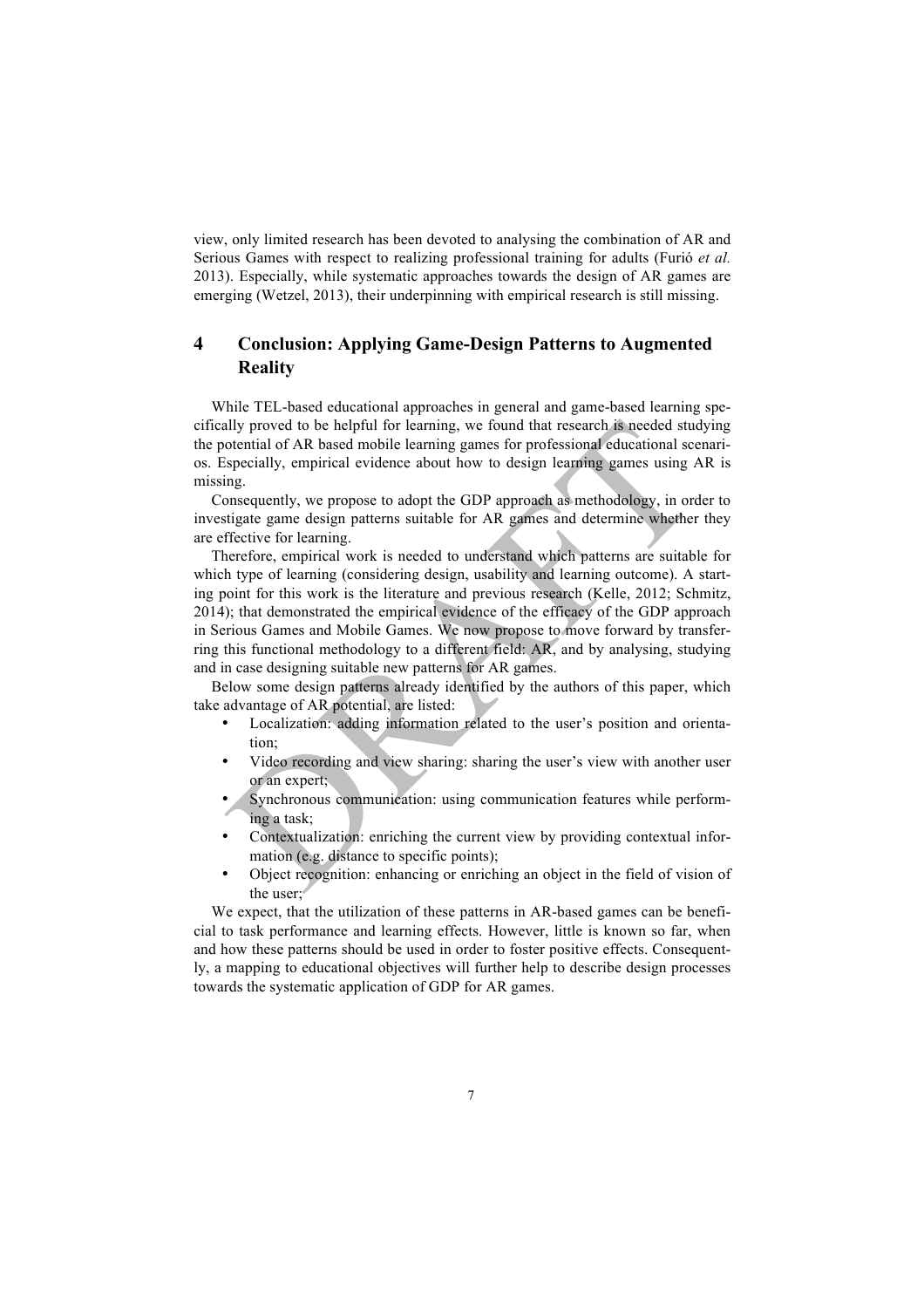### **Acknowledgements**

The present paper has been realized in the framework of the Short Term Mobility Programme financed by Italian National Research Council (CNR) at the WELTEN Institute of the Open University in the Netherlands, in April/May 2015.

# **References**

- Aleandri, G and Refrigeri, L (2013), *Lifelong learning, training and education in globalized economic systems: Analysis and Perspectives. '*Third World Conference on Learning, Teaching and Educational Leadership – WCLTA 2012'. Held at Brussels. Published by Elsevier Ltd. Procedia - Social and Behavioral Sciences, 93, 1242 – 1248.
- Arnab S, Berta R, Earp J, de Freitas S, Popescu M, Romero M, Stanescu I & Usart M 2012, 'Framing the Adoption of Serious Games in Formal Education', *Electronic Journal of e-Learning*, vol. 10, no. 2, pp. 159-171. Available from www.ejel.com
- Bacca, J., Fabregat, R., Baldiris, S., Graf, S., & Kinshuk. (2014). Augmented reality trends in education: A systematic review of research and applications. Educational Technology  $\&$ Society, 17, 133–149.

Björk S, Holopainen J (2004), *Patterns In Game Design*, Charles River Media.

- Brown J S et al. (1988) 'Situated cognition and the culture of learning'. Technical report. Palo Alto, CA: Palo Alto Research Center.
- Bower M, Howe C, McCredie N, Robinson A, & Grover D (2014). Augmented Reality in education – cases, places and potentials. *Educational Media International*, 51(1), 1–15.
- Carstens A & Beck,J (2010). Get Ready for the Gamer Generation. *TechTrends*, 49(3), 22- 25.

Cook D (2006). *What are game mechanics?* At http://www.lostgarden.com/2006/10/whatare-game-mechanics.html, 29 July 2015.

- Cook J (2010). Mobile Phones as Mediating Tools within Augmented Contexts for Development. *International Journal of Mobile and Blended Learning*, 2(3), 1-12
- Di Serio Á, Ibáñez M B, & Kloos C D (2012). Impact of an augmented reality system on students' motivation for a visual art course. *Computers & Education*, 1-11.
- Douch R, Attewell J & Dawson D. (2010). *Games technologies for learning. More than just toys*. At http://goo.gl/mazqJ, 29 July 2015.
- Douch R & Savill-Smith C (2010). *The Mobile Learning Network: The Impact of Mobile Game-Based Learning*. 'IADIS Int'l Conf. Mobile Learning 2010'. Held at Porto, 189- 197.
- ERIC Digest. *New Ways of Learning in the Workplace*. ERIC Digest, No. 161, 1-8. From https://archive.org/details/ERIC\_ED385778, 29 July 2015.
- Eruat M (2000). Non Formal learning and tacit knowledge in professional work. *British Journal of Educational Psychology*, 70 (1), 113-136.
- FitzGerald E, Adams A, Ferguson R, Gaved M, Mor Y, Thomas R & Keynes M (2013). *Augmented reality and mobile learning: the state of the art*. '11th World Conference on Mobile and Contextual Learning (mLearn 2012)'. Held from October 16-18 at Helsinki, Finland, 62–69.
- Freina L & Ott M (2015). *A Literature Review on Immersive Virtual Reality in Education: State Of The Art and Perspectives*. 'eLearning and Software for Education- eLSE'. Held from April 23-24 at Bucharest, Romania.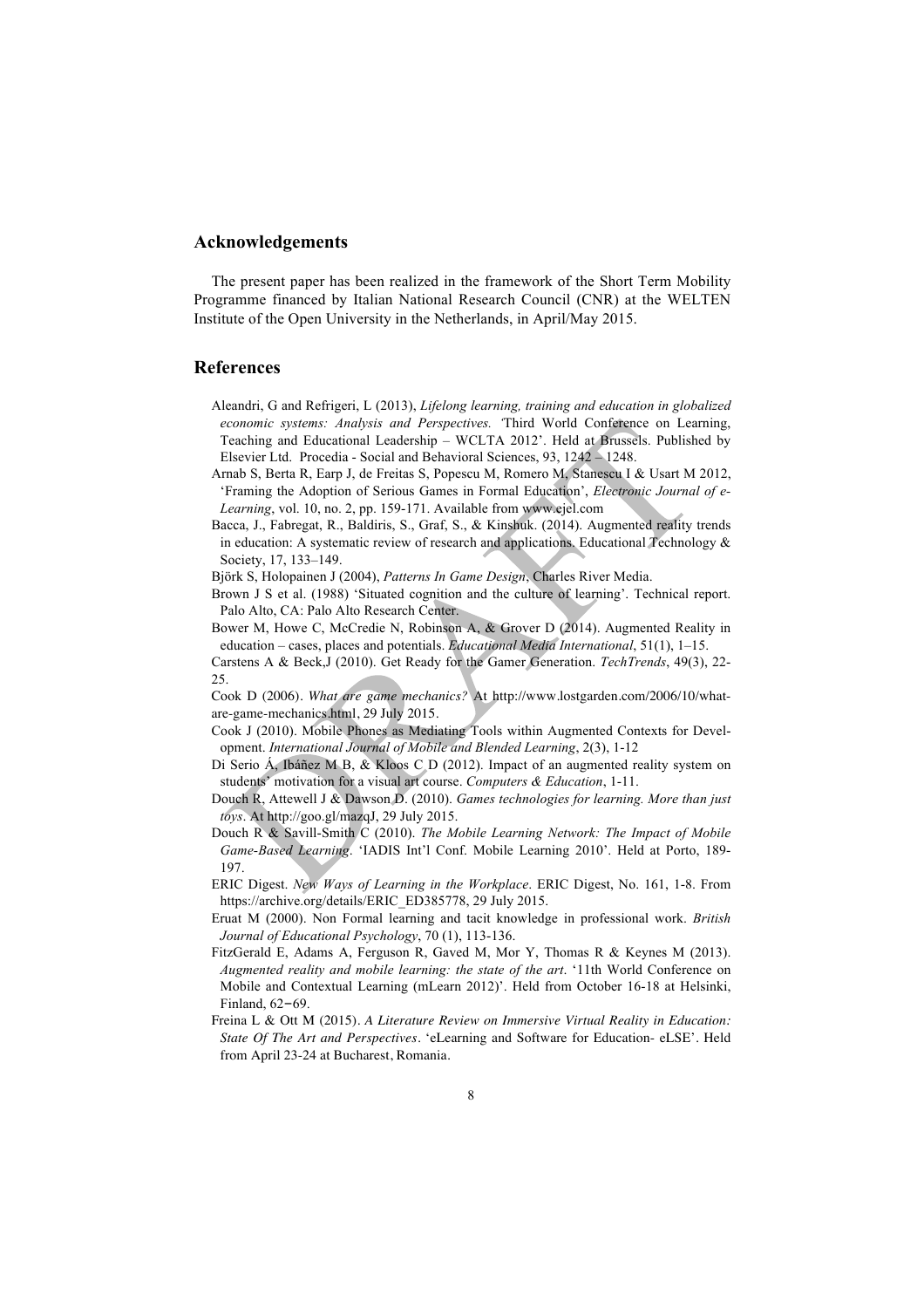- Furió D, González-Gancedo S, Juan M-C, Seguí I & Rando N (2013). Evaluation of learning outcomes using an educational iPhone game vs. traditional game. *Computers & Education*,  $64, 1-23$
- GlobalCollect (2013). The Global Mmo Games Market: Payments, Intelligence and Trends. *GlobalCollect Video Gaming Payments: knowledge series*, Edition 2, July 2013. From http://info.globalcollect.com/gaming-report-lading-page/
- Goosen K R, Jensen R & Wells R (2001). Purpose and learning benefits of simulations: A design and development perspective. *Simulation & Gaming*, 32(1), 21-39.
- Johnson L, Levine A, Smith R & Stone S (2011). 'The 2011 Horizon Report'. Aus-tin, Texas: The New Media Consortium.
- Kelle S, Klemke R, Gruber M & Specht M (2011). *Standardization of Game Based Learning Design.* 'International Conference on Computational Science and Applications'. Held from June 20-23, 2011 at Santander, Spain. Published by Springer, Heidelberg, Berlin.
- Kelle, Sebastian (2012, 9 November) Game Design Patterns for Learning. Doctoral dissertation, Open Universiteit in the Netherlands, Heerlen, The Netherlands. SIKS Dissertation Series No. 2012-41. Publisher: Shaker Verlag, Aachen.
- Klemke R, Ternier S, Kalz M, Schmitz B & Specht M (2014). Immersive Multi-user Decision Training Games with AR- Learn. In Rensing C, de Freitas S, Ley T, Muñoz-Merino P (Eds.), *Open Learning and Teaching in Educational Communities*. '9th European Conference on Technology Enhanced Learning (EC-TEL)', Lecture Notes in Computer Science 8719, 207-220. Springer International Publishing.
- Kohls C & Wedekind J (2011). *Investigations of E-Learning Patterns: Context Factors, Problems and Solutions*. IGI Global, Hershley, PA.
- Klopfer E, Osterweil S & Salen K (2009). *Moving Learning Games Forward, Obstacles Opportunities & Openness*. Cambridge MA: MIT/The Education Arcade. From http://education.mit.edu/papers/MovingLearningGamesForward\_EdArcade.pdf
- Lewis L H & Williams C J (1994). Experiential Learning: Past and Present. *New Directions For Adult And Continuing Education*, 62, 5-16.
- Liao C C Y, Chen Z-H, Cheng H N H, Chen F-C & Chan T-W (2011). My-Mini-Pet: a handheld pet-nurturing game to engage students in arithmetic practices. *Journal of Computer Assisted Learning*, 27(1), 76-89.
- Liarokapis F & Anderson E F (2010). Using Augmented Reality as a Medium to Assist Teaching in Higher Education. *Eurographics 2010*, 9 – 16.
- Luckin R & Fraser D S (2011). Limitless or pointless? An Evaluation of Augmented Reality Technology in the School and Home. *Int. J. Technology Enhanced Learning*, 3 (5).
- Lundgren S & Bjork S (2003). *Game mechanics: Describing computer-augmented games in terms of interaction*. 'First International Conference on Technologies for Interactive Digital Storytelling and Entertainment- TIDSE'. Held from March 24 – 26 at Darmstadt, Germany.
- Manuti A, Pastore S, Scardigno A F, Giancaspro M L & Morciano D (2015). Formal and informal learning in the workplace: a research review. *International Journal of Training and Development*, 19(1), 1–17.
- Martin S, Diaz G, Sancristobal E, Gil R, Castro M & Peire J (2011). New technology trends in education: Seven years of forecasts and convergence. *Computers & Education*, 57(3), 1893-1906. Elsevier Ltd
- McGee K (2007). *Patterns and computer game design innovation*. '4th Australasian conference on Interactive entertainment'. Held for 3-5 December at Storey Hall University.
- Morrison A, Oulasvirta A, Peltonen P, Lemmela S, Jacucci G, Reitmayr G, Nasanen J, Juustila A (2009). *Like bees around the hive: a comparative study of a mobile augmented*